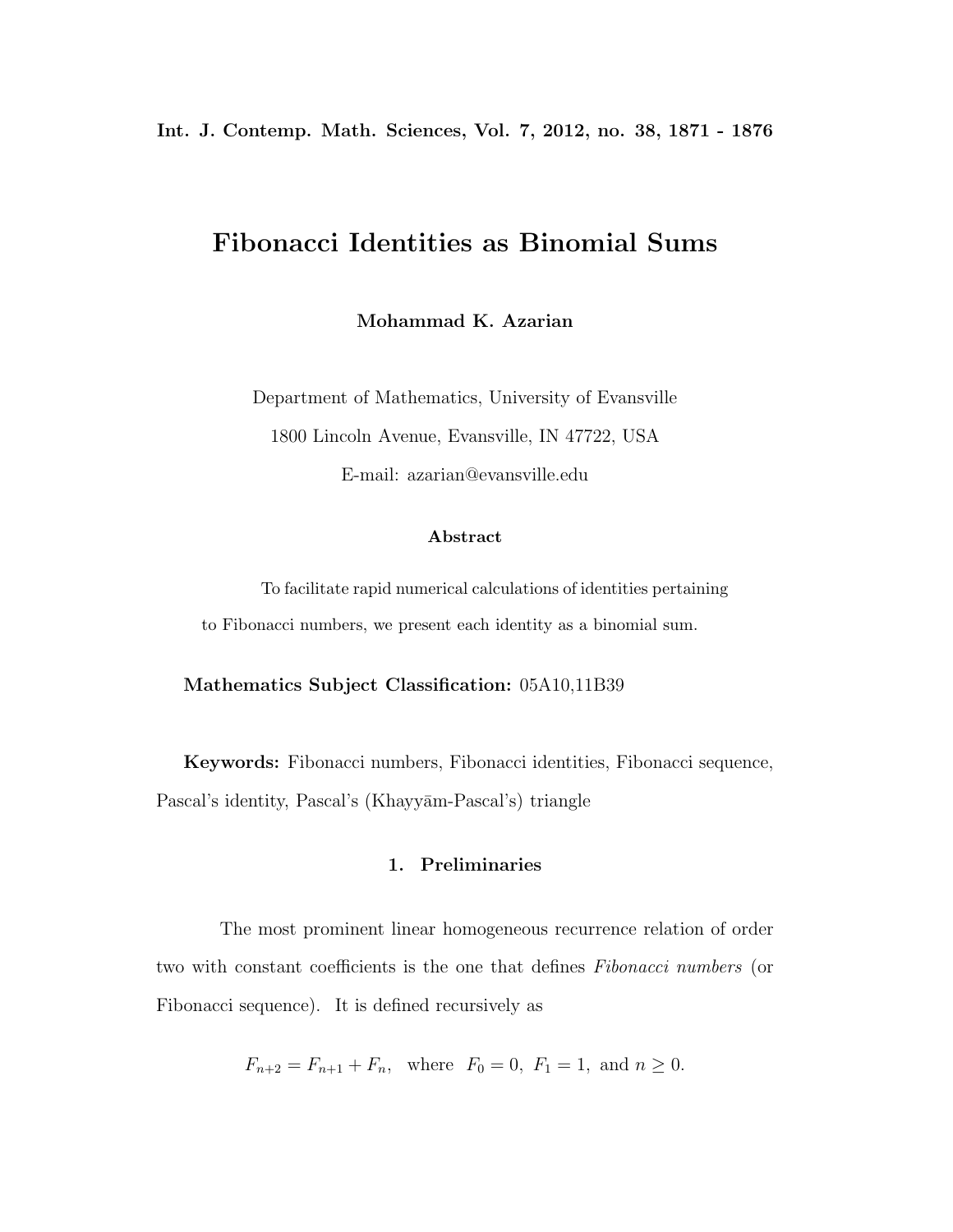It is well-known that the function

$$
g(x) = \frac{x}{1 - x - x^2} \tag{1}
$$

generates Fibonacci sequence. Bicknell and Hoggatt in [2] stated that (1) can be verified by long division. But, since the method of long division is a long process, especially for a large *n*, the author in [1] used the method of generating functions to verify (1) which is quicker, regardless of the value of *n,* and obtained

$$
F_n = \frac{1}{\sqrt{5}} \left[ \left( \frac{1 + \sqrt{5}}{2} \right)^n - \left( \frac{1 - \sqrt{5}}{2} \right)^n \right], \quad n \ge 0. \tag{2}
$$

Finding the exact value of  $F_n$  from (2) requires multiple steps of busy and messy algebraic calculations which is not desirable. So, our goal in this note is to present  $F_n$  as a binomial sum for quick numerical calculations. Likewise, we use this binomial sum to write some well-known and fundamental identities concerning Fibonacci numbers as binomial sums as well.

It is known that Fibonacci numbers are the sum of the numbers along the rising diagonals of Pascal's (*Khayyam-Pascal's*) triangle, and if we write the elements of Pascal's triangle as binomial terms we have

$$
S_1 = \begin{pmatrix} 0 \\ 0 \end{pmatrix} = 1
$$
  
\n
$$
S_2 = \begin{pmatrix} 1 \\ 0 \end{pmatrix} = 1
$$
  
\n
$$
S_3 = \begin{pmatrix} 2 \\ 0 \end{pmatrix} + \begin{pmatrix} 1 \\ 1 \end{pmatrix} = 2
$$
  
\n
$$
S_4 = \begin{pmatrix} 3 \\ 0 \end{pmatrix} + \begin{pmatrix} 2 \\ 1 \end{pmatrix} = 3
$$
  
\n
$$
S_5 = \begin{pmatrix} 4 \\ 0 \end{pmatrix} + \begin{pmatrix} 3 \\ 1 \end{pmatrix} + \begin{pmatrix} 2 \\ 2 \end{pmatrix} = 5
$$
  
\n
$$
S_6 = \begin{pmatrix} 5 \\ 0 \end{pmatrix} + \begin{pmatrix} 4 \\ 1 \end{pmatrix} + \begin{pmatrix} 3 \\ 2 \end{pmatrix} = 8
$$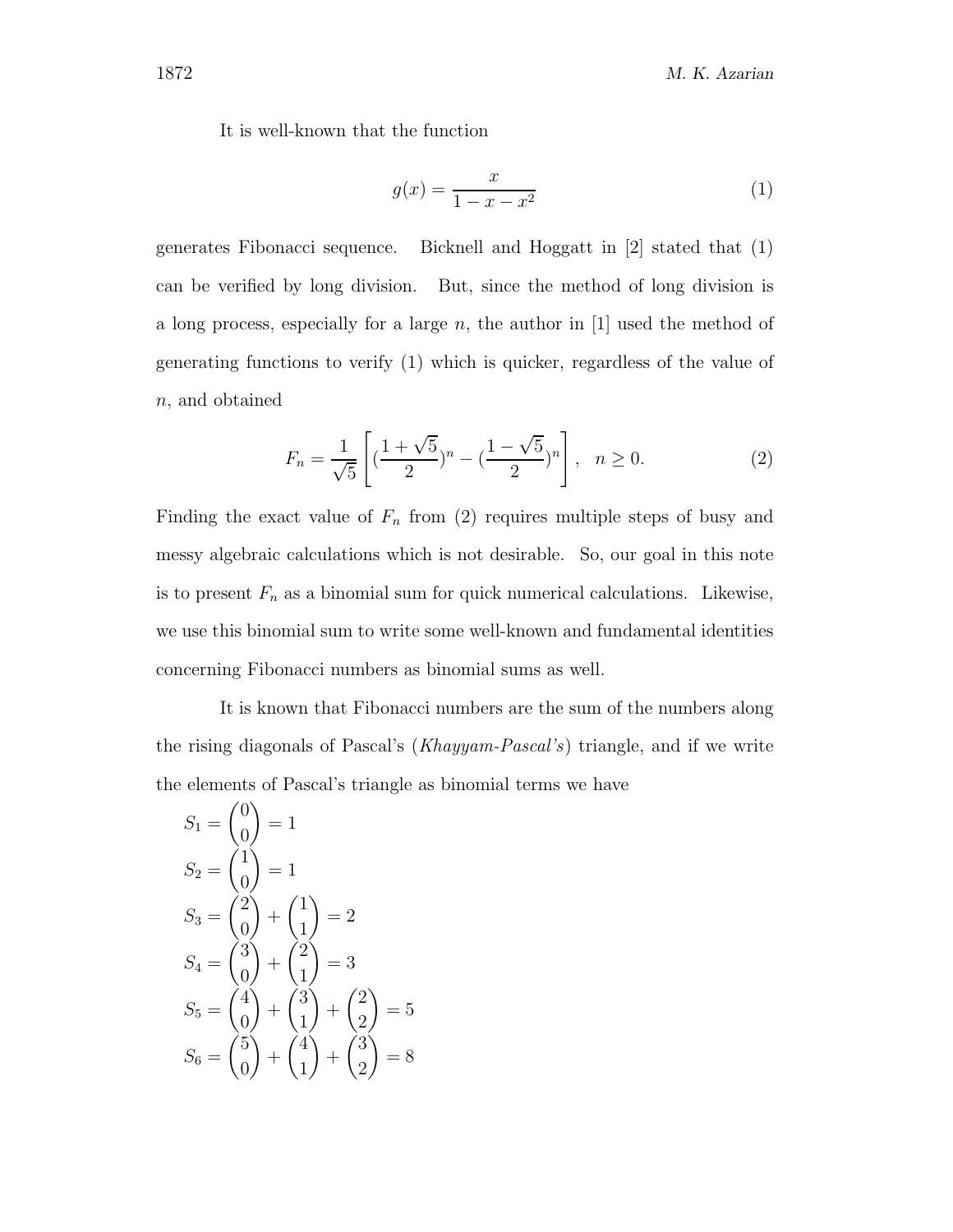.

.

$$
S_{n+1} = \binom{n}{0} + \binom{n-1}{1} + \binom{n-2}{2} + \dots, \ n \ge 0.
$$
  
Now, using *Pascal's identity*  $\binom{n+1}{n} = \binom{n}{n} + \binom{n}{n-1}, \ (n \ge r \ge 0).$ 

*r r* − 1<br>be hi ,  $(n \ge r \ge 0)$ we can easily verify that  $S_{n+2} = S_{n+1} + S_n$ , and hence the binomial sum  $S_n$ satisfies the Fibonacci relation. In practice, we need to know all terms in the binomial sum of  $S_n$ . By inspection we can see that for  $n \geq 0$ ,

$$
S_{n+1} = \binom{n}{0} + \binom{n-1}{1} + \binom{n-2}{2} + \ldots + \binom{n - \lfloor \frac{n}{2} \rfloor + 1}{\lfloor \frac{n}{2} \rfloor - 1} + \binom{n - \lfloor \frac{n}{2} \rfloor}{\lfloor \frac{n}{2} \rfloor} = \sum_{i=0}^{\lfloor \frac{n}{2} \rfloor} \binom{n-i}{i},
$$

where  $n \mid n$  represents the floor function. Again, if we use Pascal's identity, we can easily show that the above  $S_n$  does indeed satisfy the Fibonacci relation.

### **2. Identities**

It is well-known that the left-hand side of each identity in Corollary 1 can be written as a (power of a ) single Fibonacci number. For example, as early as 1876 Lucas has shown that  $1 + \sum_{n=1}^n$  $\sum_{i=1}^{n} F_i = F_{n+2}, 1 + \sum_{i=1}^{n} F_{2i} = F_{2n+1},$ and  $\sum_{n=1}^{\infty}$  $\sum_{i=1}^{n} F_{2i-1} = F_{2n}$ . One could use the principle of mathematical induction, combinatorial argument, or just simple algebra to verify the validity of these identities. These Fibonacci identities have been developed over the centuries by mathematicians and number enthusiasts alike, and their proofs can be found in various sources. So, as we stated earlier, the goal of this note is to write some of these fundamental identities as binomial sums for quick numerical calculations.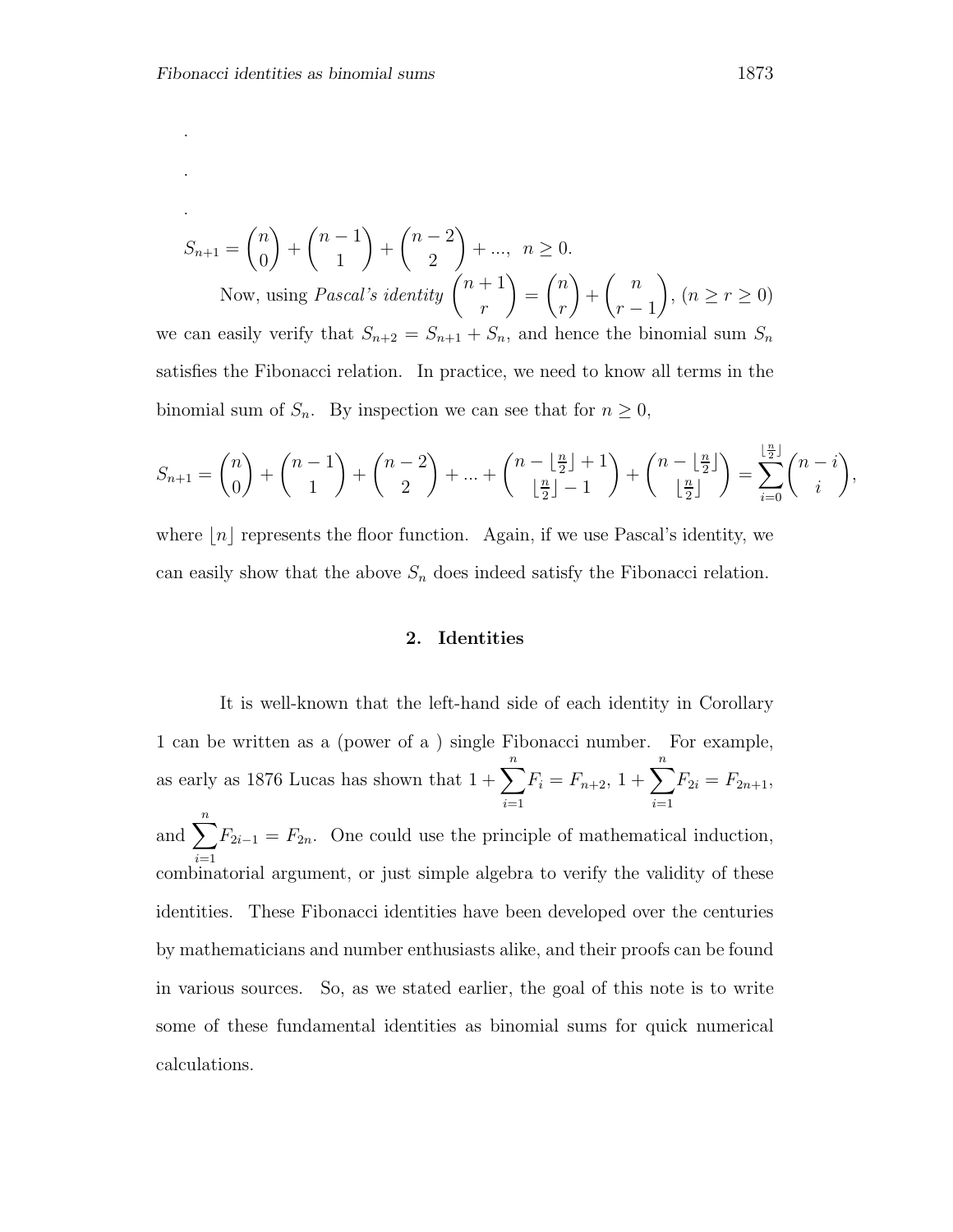**Theorem 1.** If  $F_n$  is any Fibonacci number, then

$$
F_{n+1} = \binom{n}{0} + \binom{n-1}{1} + \binom{n-2}{2} + \dots + \binom{n - \lfloor \frac{n}{2} \rfloor + 1}{\lfloor \frac{n}{2} \rfloor - 1} + \binom{n - \lfloor \frac{n}{2} \rfloor}{\lfloor \frac{n}{2} \rfloor}
$$
  
= 
$$
\sum_{i=0}^{\lfloor \frac{n}{2} \rfloor} \binom{n-i}{i}, \quad n \ge 0.
$$

Proof follows from our above discussion. Also, Theorem 1 can be proven by using the principle of mathematical induction or combinatorial methods.

As a direct consequence of Theorem 1 and the definition of Fibonacci numbers we obtain the following corollary.

Corollary 1. If *n* is any nonnegative integer, then  
\n(i) 
$$
1 + \sum_{i=0}^{n} F_i = \sum_{i=0}^{\lfloor \frac{n+1}{2} \rfloor} {n+1-i \choose i}
$$
  
\n(ii)  $1 + \sum_{i=0}^{n} F_{2i} = \sum_{i=0}^{n} {2n-i \choose i}$   
\n(iii)  $\sum_{i=0}^{n} F_{2i+1} = \sum_{i=0}^{\lfloor \frac{2n+1}{2} \rfloor} {2n+1-i \choose i}$   
\n(iv)  $1 + 2 \sum_{i=0}^{n} F_{3i+2} = \sum_{i=0}^{\lfloor \frac{3n+3}{2} \rfloor} {3n+3-i \choose i}$   
\n(v)  $2 \sum_{i=0}^{n} F_{3i+1} = \sum_{i=0}^{\lfloor \frac{3n+3}{2} \rfloor} {3n+2-i \choose i}$   
\n(vi)  $1 + 2 \sum_{i=0}^{n} F_{3i} = \sum_{i=0}^{\lfloor \frac{3n+1}{2} \rfloor} {3n+1-i \choose i}$   
\n(vii)  $1 + \sum_{i=0}^{n} F_{4i} = \left[ \sum_{i=0}^{n} {2n-i \choose i} \right]^2$   
\n(viii)  $\sum_{i=0}^{n+1} {n+1 \choose i} F_{n+1-i} = \sum_{i=0}^{\lfloor \frac{2n+1}{2} \rfloor} {2n+1-i \choose i}$   
\n(ix)  $1 + F_{n+1}F_{n+2} + 2 \sum_{i=0}^{n} F_i F_{i+1} = \sum_{i=0}^{n+1} {2n+2-i \choose i}$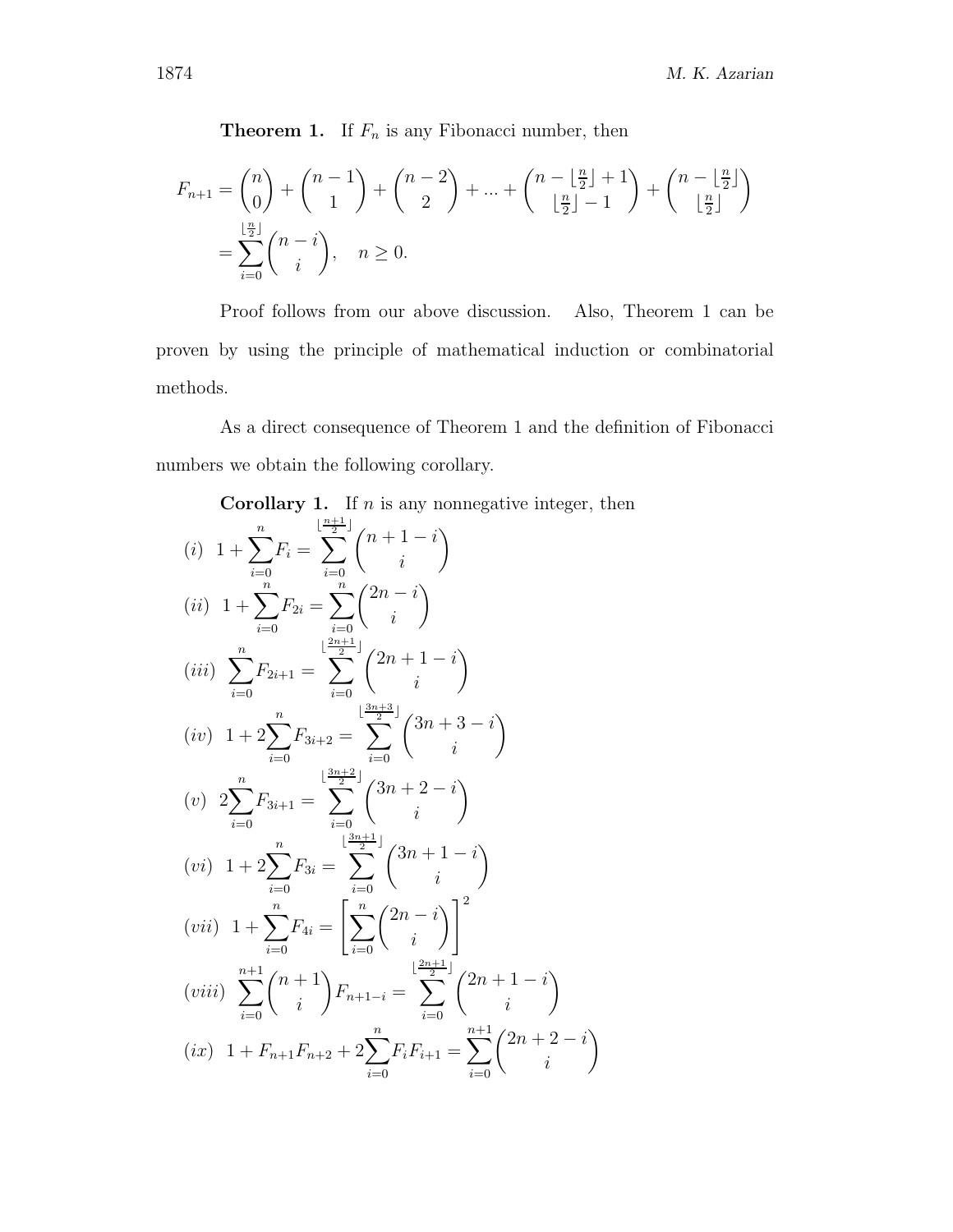$$
(x) \quad 2 + (n+1)F_{n+2} - \sum_{i=0}^{n} iF_i = \sum_{i=0}^{\lfloor \frac{n+3}{2} \rfloor} {n+3-i \choose i}
$$

$$
(xi) \quad F_n F_{n+3}^2 - F_{n+2}^3 = (-1)^{n+1} \sum_{i=0}^{\lfloor \frac{n}{2} \rfloor} {n-i \choose i}
$$

$$
(xii) \quad F_{n+3} F_n^2 - F_{n+1}^3 = (-1)^{n+1} \sum_{i=0}^{\lfloor \frac{n+1}{2} \rfloor} {n+1-i \choose i}
$$

## **3. Conclusion**

We presented just a few widely-known Fibonacci identities as binomial sums. We are hoping that this article would motivate the curious reader to write her/his favorite Fibonacci identities as binomial sums too. The author himself will be working on writing some other Fibonacci and Lucas identities as binomial sums as well.

#### **References**

[1] Mohammad K. Azarian, *The Generating Function for the Fibonacci Sequence*, Missouri Journal of Mathematical Sciences, Vol. 2, No. 2, Spring 1990, pp. 78-79.

[2] Marjorie Bicknel and Verner E. Hoggatt, *Fibonacci's Problem Book,* The Fibonacci Association, 1974.

[3] Verner E. Hoggatt and Gerald E. Bergum, *A Problem of Fermat and the Fibonacci Sequence,* The Fibonacci Quarterly*,* Vol. 15, No. 4, Oct. 1977, pp. 323-330.

[4] K. Subba Rao, *Some Properties of Fibonacci Numbers*, The American Mathematical Monthly, Vol. 60, No. 10, Dec. 1953, pp. 680-684.

[5] Neil. J. Sloan, http://oeis.org/A000045&A007318.